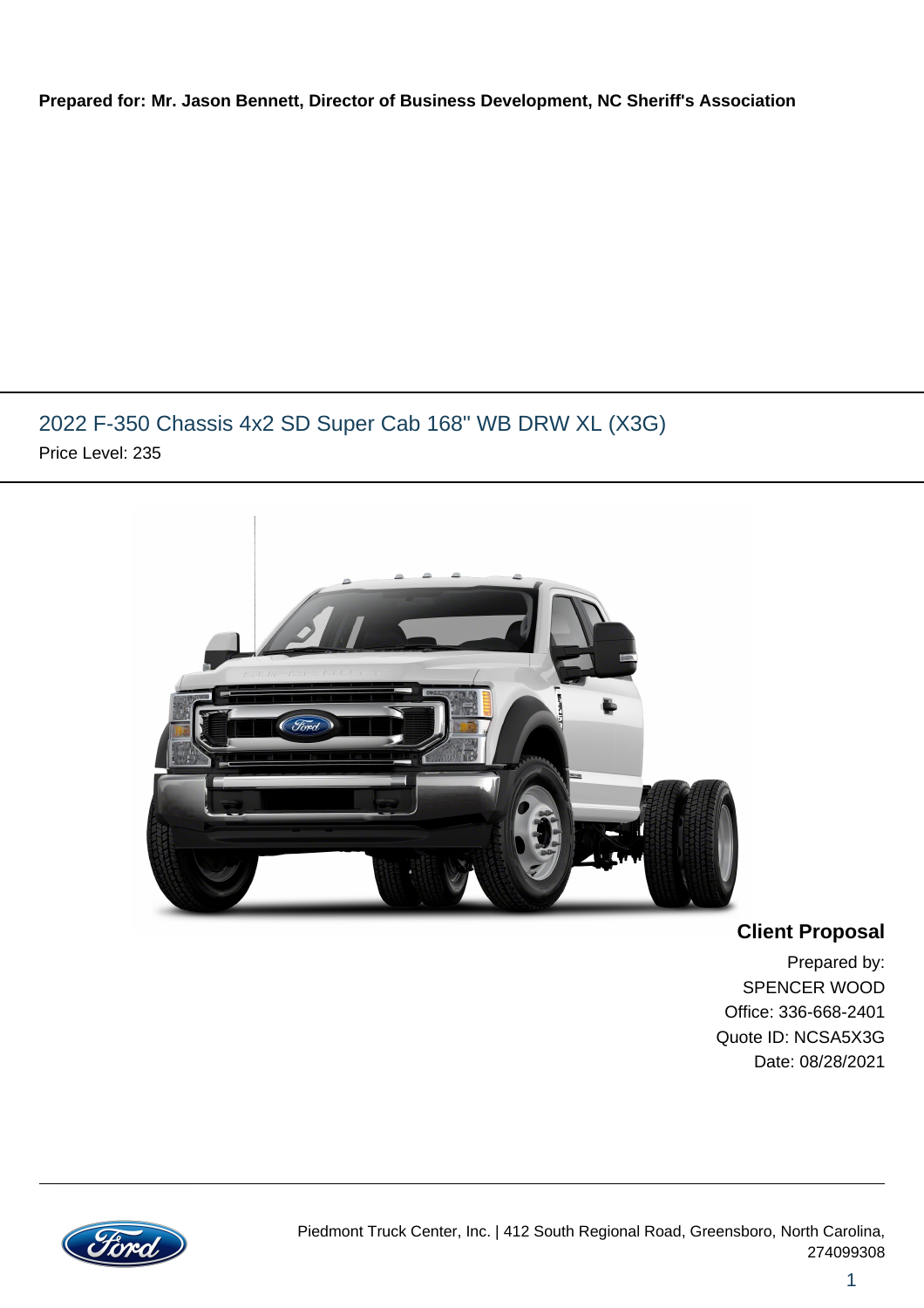Director of Business Development, NC Sheriff's Association

Prepared by: SPENCER WOOD 08/28/2021

Piedmont Truck Center, Inc. | 412 South Regional Road Greensboro North Carolina | 274099308

### 2022 F-350 Chassis 4x2 SD Super Cab 168" WB DRW XL (X3G)

Price Level: 235 | Quote ID: NCSA5X3G

| As Configured Vehicle        |                                                                                                                                                                                                                                                                                                                                                                                                                                                                                                                                                                                                                                                                                                                                                                                                                                                               |             |
|------------------------------|---------------------------------------------------------------------------------------------------------------------------------------------------------------------------------------------------------------------------------------------------------------------------------------------------------------------------------------------------------------------------------------------------------------------------------------------------------------------------------------------------------------------------------------------------------------------------------------------------------------------------------------------------------------------------------------------------------------------------------------------------------------------------------------------------------------------------------------------------------------|-------------|
| <b>Code</b>                  | <b>Description</b>                                                                                                                                                                                                                                                                                                                                                                                                                                                                                                                                                                                                                                                                                                                                                                                                                                            | <b>MSRP</b> |
| <b>Base Vehicle</b>          |                                                                                                                                                                                                                                                                                                                                                                                                                                                                                                                                                                                                                                                                                                                                                                                                                                                               |             |
| X <sub>3</sub> G             | Base Vehicle Price (X3G)                                                                                                                                                                                                                                                                                                                                                                                                                                                                                                                                                                                                                                                                                                                                                                                                                                      | \$39,580.00 |
| <b>Packages</b>              |                                                                                                                                                                                                                                                                                                                                                                                                                                                                                                                                                                                                                                                                                                                                                                                                                                                               |             |
| 640A                         | Order Code 640A                                                                                                                                                                                                                                                                                                                                                                                                                                                                                                                                                                                                                                                                                                                                                                                                                                               | N/C         |
|                              | Includes:<br>- Engine: 6.2L 2-Valve SOHC EFI NA V8 (Flex-Fuel)<br>- Transmission: TorqShift 10-Speed Automatic<br>10R140 with neutral idle and selectable drive modes: normal, tow/haul, eco, deep sand/snow and<br>slippery.<br>- 3.73 Axle Ratio<br>- GVWR: 14,000 lb Payload Package<br>- Tires: LT245/75Rx17E BSW PLUS A/S<br>Spare may not be the same as road tire.<br>- Wheels: 17" Argent Painted Steel<br>Hub covers/center ornaments not included.<br>- HD Vinyl 40/20/40 Split Bench Seat<br>Includes center armrest, cupholder, storage and driver's side manual lumbar.<br>- Radio: AM/FM Stereo w/MP3 Player<br>Includes 6 speakers.<br>- SYNC Communications & Entertainment System<br>Includes enhanced voice recognition, 911 Assist, 4.2" LCD center stack screen, AppLink, 1<br>smart-charging USB port and steering wheel audio controls. |             |
| <b>Powertrain</b>            |                                                                                                                                                                                                                                                                                                                                                                                                                                                                                                                                                                                                                                                                                                                                                                                                                                                               |             |
| 996                          | Engine: 6.2L 2-Valve SOHC EFI NA<br>V8 (Flex-Fuel)                                                                                                                                                                                                                                                                                                                                                                                                                                                                                                                                                                                                                                                                                                                                                                                                            | Included    |
| 44G                          | Transmission: TorqShift 10-Speed<br>Automatic<br>10R140 with neutral idle and selectable drive modes: normal, tow/haul, eco, deep sand/snow and<br>slippery.                                                                                                                                                                                                                                                                                                                                                                                                                                                                                                                                                                                                                                                                                                  | Included    |
| X37                          | 3.73 Axle Ratio                                                                                                                                                                                                                                                                                                                                                                                                                                                                                                                                                                                                                                                                                                                                                                                                                                               | Included    |
| <b>STDGV</b>                 | GVWR: 14,000 lb Payload Package                                                                                                                                                                                                                                                                                                                                                                                                                                                                                                                                                                                                                                                                                                                                                                                                                               | Included    |
| <b>Wheels &amp; Tires</b>    |                                                                                                                                                                                                                                                                                                                                                                                                                                                                                                                                                                                                                                                                                                                                                                                                                                                               |             |
| TD <sub>8</sub>              | Tires: LT245/75Rx17E BSW PLUS<br>A/S<br>Spare may not be the same as road tire.                                                                                                                                                                                                                                                                                                                                                                                                                                                                                                                                                                                                                                                                                                                                                                               | Included    |
| 64K                          | Wheels: 17" Argent Painted Steel<br>Hub covers/center ornaments not included.                                                                                                                                                                                                                                                                                                                                                                                                                                                                                                                                                                                                                                                                                                                                                                                 | Included    |
| <b>Seats &amp; Seat Trim</b> |                                                                                                                                                                                                                                                                                                                                                                                                                                                                                                                                                                                                                                                                                                                                                                                                                                                               |             |
| A                            | HD Vinyl 40/20/40 Split Bench Seat<br>Includes center armrest, cupholder, storage and driver's side manual lumbar.                                                                                                                                                                                                                                                                                                                                                                                                                                                                                                                                                                                                                                                                                                                                            | Included    |

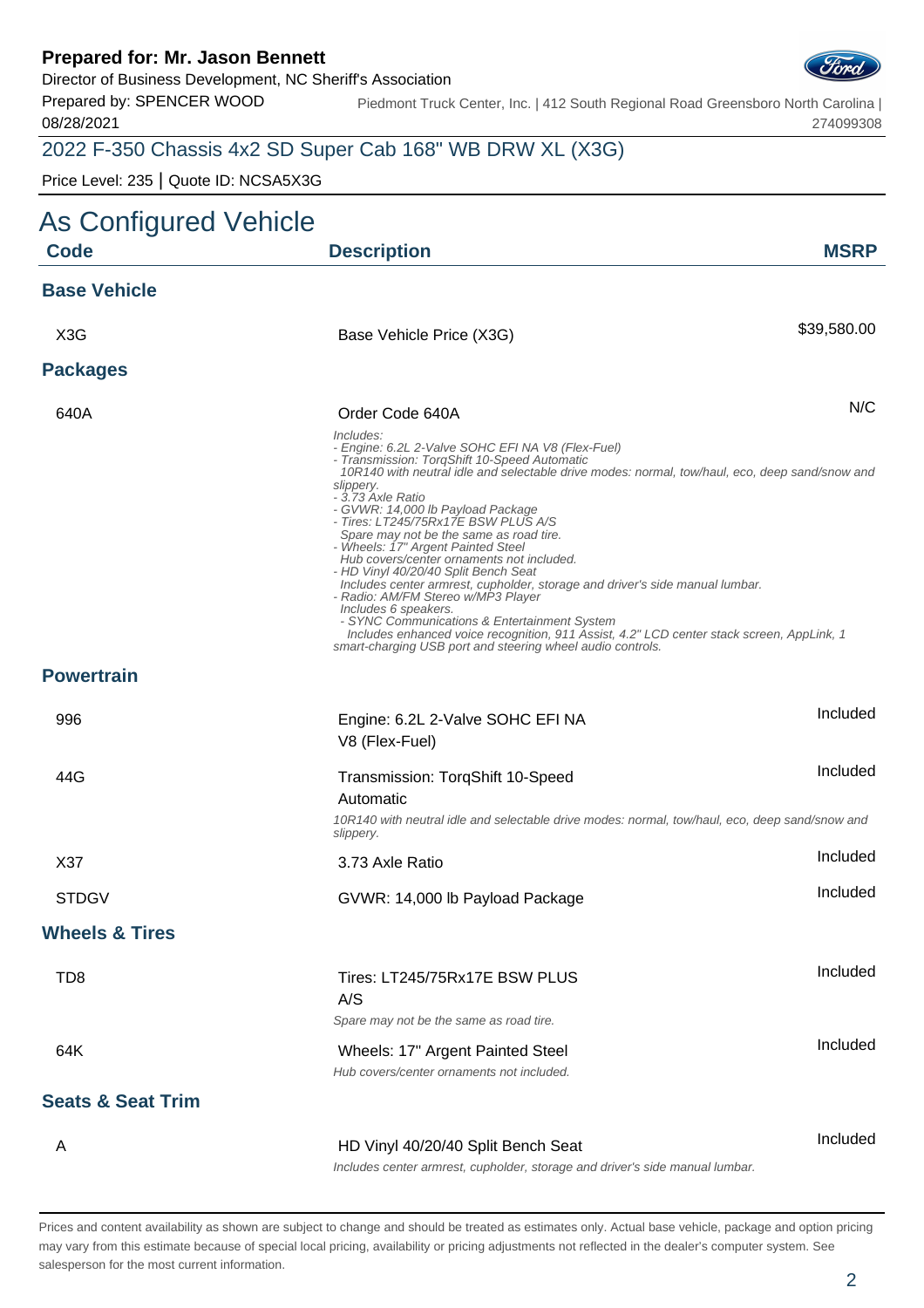Director of Business Development, NC Sheriff's Association

Prepared by: SPENCER WOOD 08/28/2021

Piedmont Truck Center, Inc. | 412 South Regional Road Greensboro North Carolina | 274099308

### 2022 F-350 Chassis 4x2 SD Super Cab 168" WB DRW XL (X3G)

Price Level: 235 | Quote ID: NCSA5X3G

### As Configured Vehicle (cont'd) **Code Description MSRP Other Options** PAINT **Example 20 Intervention** Monotone Paint Application **STD** 168WB 168" Wheelbase STD STDRD **Radio: AM/FM Stereo w/MP3 Player** Included Included Includes 6 speakers. Includes: - SYNC Communications & Entertainment System Includes enhanced voice recognition, 911 Assist, 4.2" LCD center stack screen, AppLink, 1 smartcharging USB port and steering wheel audio controls. **Emissions** 425 **50-State Emissions System** System STD **Interior Color** AS 01 Medium Earth Gray Note 2012 and 2012 MC **Exterior Color** Z1\_01 Oxford White N/C SUBTOTAL \$39,580.00 Destination Charge  $$1,695.00$ TOTAL \$41,275.00

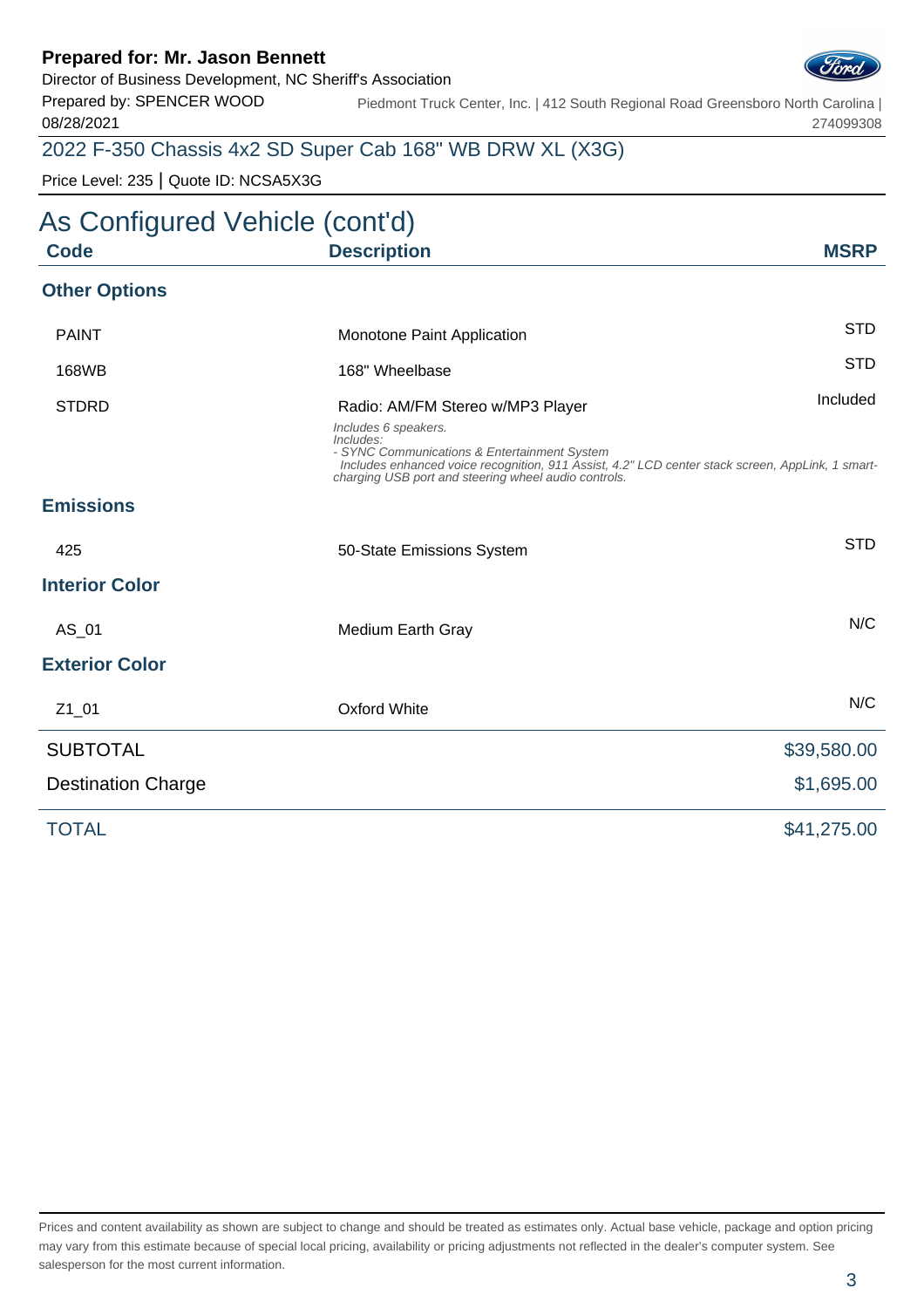

Prepared by: SPENCER WOOD 08/28/2021 Piedmont Truck Center, Inc. | 412 South Regional Road Greensboro North Carolina | 274099308

2022 F-350 Chassis 4x2 SD Super Cab 168" WB DRW XL (X3G)

Price Level: 235 | Quote ID: NCSA5X3G

# Selected Equip & Specs

#### **Dimensions**

• Exterior length: 253.3" • Cab to axle: 60.0" • Exterior width: 80.0" • Exterior height: 78.5" • Wheelbase: 168.0" • Front track: 69.1" • Rear track: 71.1" • Turning radius: 28.5' • Rear tire outside width: 92.2" • Min ground clearance: 7.9" • Front legroom: 43.9" • Rear legroom: 33.5" • Front headroom: 40.8" • Rear headroom: 40.3" • Front hiproom: 62.5" • Rear hiproom: 64.7" • Front shoulder room: 66.7" • Rear shoulder room: 65.8" • Passenger volume: 116.0cu.ft. • Cargo volume: 31.6cu.ft. • Maximum cargo volume: 31.6cu.ft.

#### **Powertrain**

• 385hp 6.2L SOHC 16 valve V-8 engine with variable valve control, SMPI • Recommended fuel : regular unleaded • federal • TorqShift 10 speed automatic transmission with overdrive • Rear-wheel drive • Fuel Economy Cty: N/A • Fuel Economy Highway: N/A

#### **Suspension/Handling**

• Front Twin I-Beam independent suspension with anti-roll bar, HD shocks • Rear DANA M300 rigid axle leaf spring suspension with anti-roll bar, HD shocks • Firm ride Suspension • Hydraulic power-assist re-circulating ball Steering • Front and rear 17 x 6.5 argent steel wheels • LT245/75SR17 EBSW AS front and rear tires • Dual rear wheels

#### **Body Exterior**

• 4 doors • Reverse opening left rear passenger • Reverse opening right rear passenger • Driver and passenger , manual folding door mirrors • Black door mirrors • Black bumpers • Trailer harness • Clearcoat paint • Front and rear 17 x 6.5 wheels • 2 front tow hook(s)

#### **Convenience**

• Manual air conditioning with air filter • Manual front windows • Manual door locks • Manual tilt steering wheel • Manual telescopic steering wheel • Day-night rearview mirror • FordPass Connect 4G internet access • 911 Assist emergency SOS • Wireless phone connectivity • AppLink smart device integration • 2 1st row LCD monitors • Front and rear cupholders • Passenger visor mirror • Full overhead console • Upfitter switches

#### **Seats and Trim**

• Seating capacity of 6 • Front 40-20-40 split-bench seat • 4-way driver seat adjustment • Manual driver lumbar support • 4-way passenger seat adjustment • Centre front armrest with storage • 60-40 folding rear split-bench seat

#### **Entertainment Features**

• AM/FM stereo radio • SYNC external memory control • Steering wheel mounted radio controls • 4 speakers • Streaming audio • Fixed antenna

#### **Lighting, Visibility and Instrumentation**

• Halogen aero-composite headlights • Delay-off headlights • Auto on/off headlights • Variable intermittent front windshield wipers • Light tinted windows • Front reading lights • Tachometer • Oil pressure gauge • Compass • Outside temperature display • Low tire pressure warning • Trip computer • Trip odometer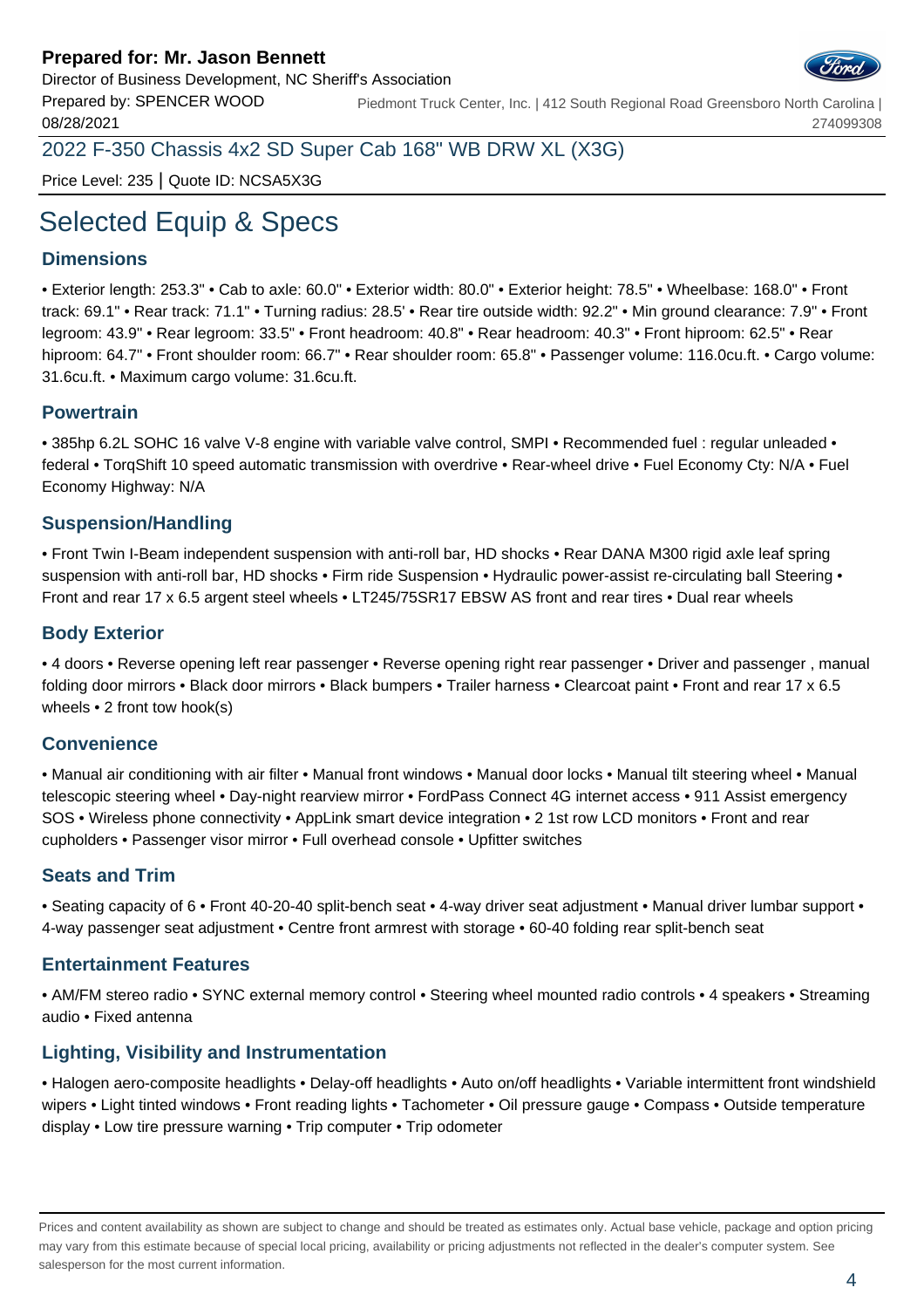Director of Business Development, NC Sheriff's Association

Prepared by: SPENCER WOOD 08/28/2021 Piedmont Truck Center, Inc. | 412 South Regional Road Greensboro North Carolina |

2022 F-350 Chassis 4x2 SD Super Cab 168" WB DRW XL (X3G)

Price Level: 235 | Quote ID: NCSA5X3G

## Selected Equip & Specs (cont'd)

#### **Safety and Security**

• 4-wheel ABS brakes • Brake assist • 4-wheel disc brakes • Driveline traction control • Dual front impact airbag supplemental restraint system with passenger cancel • Dual seat mounted side impact airbag supplemental restraint system • Safety Canopy System curtain 1st and 2nd row overhead airbag supplemental restraint system • Manual door locks • Manually adjustable front head restraints • 3 manually adjustable rear head restraints

#### **Dimensions**

| <b>General Weights</b>                                                                                                 |                                                                                                                  |
|------------------------------------------------------------------------------------------------------------------------|------------------------------------------------------------------------------------------------------------------|
| Payload <b>Continuing the Contract of Contract Payload Contract Contract Payload</b>                                   | 14,000 lbs.                                                                                                      |
| <b>Front Weights</b>                                                                                                   |                                                                                                                  |
| Front axle capacity <b>Exercise 2008</b> . 5,250 lbs.                                                                  | 3,538 lbs.<br>Front spring rating <b>Exercise 2008</b> Lines 2009 A,550 lbs.                                     |
| <b>Rear Weights</b>                                                                                                    |                                                                                                                  |
| 10,040 lbs.<br>Rear axle capacity <b>Constitution 10,400 lbs.</b><br>Rear tire/wheel capacity 11,640 lbs.              | Rear curb weight <b>Exercised Services</b> 2,856 lbs.<br>Rear spring rating <b>Election Contract 10,040 lbs.</b> |
| <b>Trailering Type</b>                                                                                                 |                                                                                                                  |
| Harness <b>Market Barnett Allen Barnett Barnett Barnett</b> Pes                                                        | Trailer sway control <b>Constitution Constitution</b> Yes                                                        |
| <b>General Trailering</b>                                                                                              |                                                                                                                  |
| 5th-wheel towing capacity 12600 lbs.<br>Towing capacity <b>Constitution Constructs</b> 12700 lbs.                      | Gooseneck towing capacity 12600 lbs.<br>20000 lbs.                                                               |
| <b>Fuel Tank type</b>                                                                                                  |                                                                                                                  |
| Capacity Capacity Capacity Committee Capacity Capacity Capacity Capacity Capacity Capacity Capacity Capacity C         |                                                                                                                  |
| <b>Off Road</b>                                                                                                        |                                                                                                                  |
| 8"<br>Min ground clearance manufacturers and containing                                                                |                                                                                                                  |
| Interior cargo                                                                                                         |                                                                                                                  |
| Cargo volume contracts and a series of 31.6 cu.ft.                                                                     | 31.6 cu.ft.<br>Maximum cargo volume                                                                              |
| <b>Rear Frame</b>                                                                                                      |                                                                                                                  |
| 27"                                                                                                                    | 32 "                                                                                                             |
| <b>Powertrain</b>                                                                                                      |                                                                                                                  |
| <b>Engine Type</b>                                                                                                     |                                                                                                                  |
| Iron<br>Block material communications and continuously<br>Head material <b>Committee Committee Committee Committee</b> | $V-8$<br>Spark                                                                                                   |
|                                                                                                                        |                                                                                                                  |

Prices and content availability as shown are subject to change and should be treated as estimates only. Actual base vehicle, package and option pricing may vary from this estimate because of special local pricing, availability or pricing adjustments not reflected in the dealer's computer system. See salesperson for the most current information.



274099308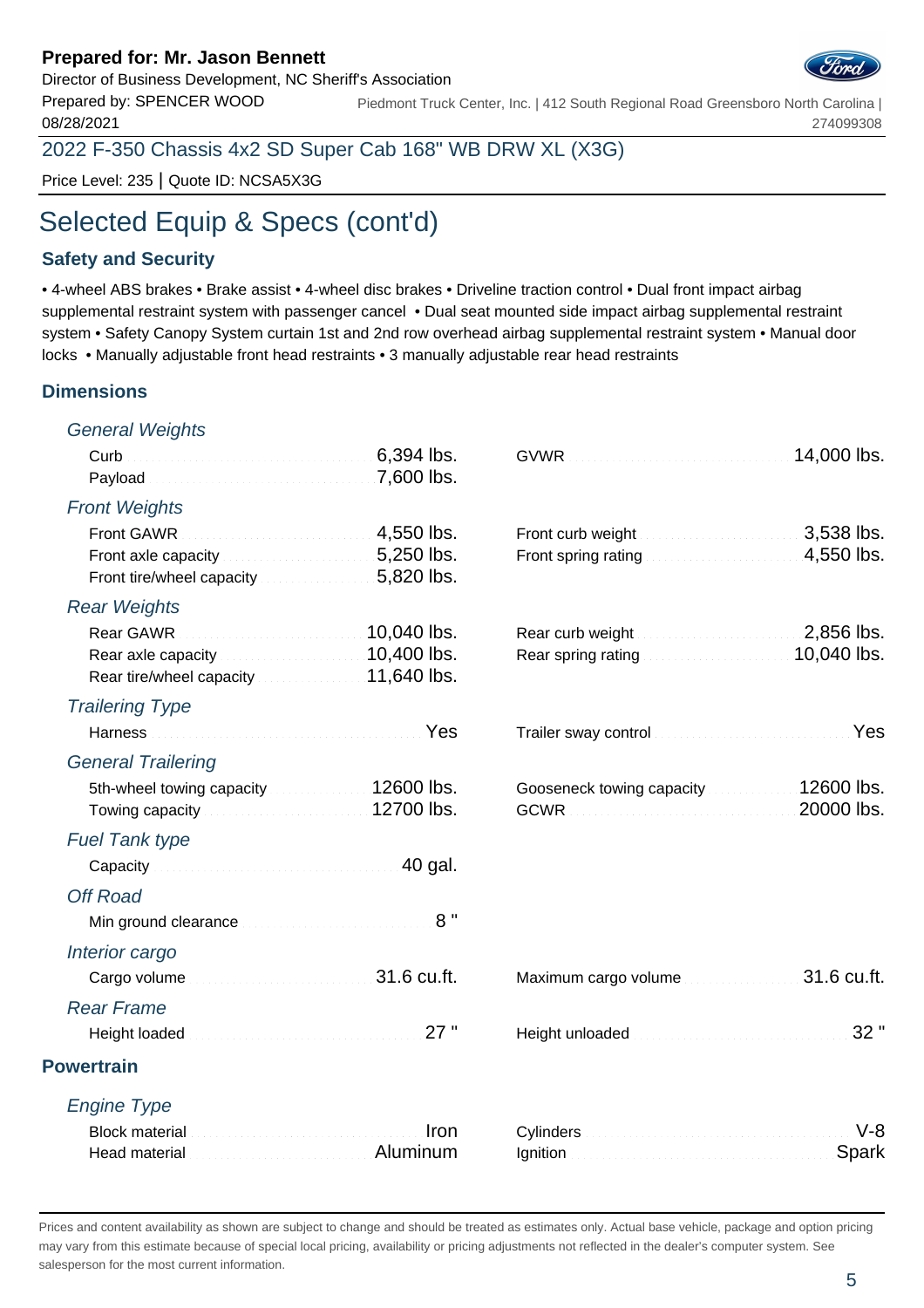Director of Business Development, NC Sheriff's Association

08/28/2021

Prepared by: SPENCER WOOD Piedmont Truck Center, Inc. | 412 South Regional Road Greensboro North Carolina | 274099308

#### 2022 F-350 Chassis 4x2 SD Super Cab 168" WB DRW XL (X3G)

Price Level: 235 | Quote ID: NCSA5X3G

### Selected Equip & Specs (cont'd)

| Injection <b>Committee Committee Committee Committee Committee Committee Committee Committee Committee Committee</b> |  |                                   |
|----------------------------------------------------------------------------------------------------------------------|--|-----------------------------------|
| Orientation <b>Construction</b> Conditudinal                                                                         |  | Recommended fuel Regular unleaded |
| Valves per cylinder <i>manufacturers</i> and the 2                                                                   |  | Valvetrain SOHC                   |
| Variable valve control entertainment of the Yes                                                                      |  |                                   |

#### Engine Spec

| 4.02"                                                                               | Compression ratio |                      |
|-------------------------------------------------------------------------------------|-------------------|----------------------|
| Displacement 379 cu.in.                                                             | Stroke 3.74"      |                      |
| <b>Engine Power</b>                                                                 |                   |                      |
| SAEJ1349 AUG2004 compliant Material Manuscript Yes<br>Torque 430 ft.-Ib @ 3,800 RPM |                   |                      |
| Alternator                                                                          |                   |                      |
|                                                                                     |                   | . 200                |
| <b>Battery</b>                                                                      |                   |                      |
|                                                                                     |                   | $\sim$ $\sim$ $\sim$ |

| Run down protection <b>Election</b> 2008 2009 10:00 Protection 2009 |  |
|---------------------------------------------------------------------|--|

#### **Transmission**

| Electronic control <b>Electronic Control</b>                       |  |  |
|--------------------------------------------------------------------|--|--|
| Overdrive Communication of the communication of the Yes            |  |  |
| Type <b>contract the contract of the contract of the Automatic</b> |  |  |

#### Transmission Gear Ratios

| 3rd  |  |       |
|------|--|-------|
| 5th  |  | 1 ツバト |
|      |  |       |
| .9th |  |       |
|      |  |       |

#### Transmission Extras

| Driver selectable mode                                                               | Sequential shift control SelectShift |  |
|--------------------------------------------------------------------------------------|--------------------------------------|--|
| Oil cooler <b>Commission Cooler Cooler Cooler Cooler</b> Cooler Cooler Cooler Cooler |                                      |  |

#### Drive Type

|                   | Type measured and Rear-wheel                                                                                                                                                                                                        |
|-------------------|-------------------------------------------------------------------------------------------------------------------------------------------------------------------------------------------------------------------------------------|
| Drive Feature     |                                                                                                                                                                                                                                     |
|                   | Traction control <b>Control Control Control Control</b> Driveline                                                                                                                                                                   |
| <b>Drive Axle</b> |                                                                                                                                                                                                                                     |
|                   |                                                                                                                                                                                                                                     |
| Exhaust           |                                                                                                                                                                                                                                     |
|                   | Material <b>Material</b> Material Account Material Material Material Material Material Material Material Material Material Material Material Material Material Material Material Material Material Material Material Material Mater |

| Injection <b>Committee Committee Committee Committee Committee Committee Committee Committee Committee Committee</b><br>Orientation <b>Commission</b> Congitudinal<br>Variable valve control with a substitution of Yes |       | 6.2L<br>Recommended fuel Regular unleaded<br><b>SOHC</b>                                                                                                       |
|-------------------------------------------------------------------------------------------------------------------------------------------------------------------------------------------------------------------------|-------|----------------------------------------------------------------------------------------------------------------------------------------------------------------|
| gine Spec                                                                                                                                                                                                               |       |                                                                                                                                                                |
| Displacement Material Communication 379 cu.in.                                                                                                                                                                          | 4.02" | Compression ratio<br>3.74"                                                                                                                                     |
| gine Power                                                                                                                                                                                                              |       |                                                                                                                                                                |
| SAEJ1349 AUG2004 compliant Material Rules Yes                                                                                                                                                                           |       |                                                                                                                                                                |
| ernator                                                                                                                                                                                                                 |       |                                                                                                                                                                |
|                                                                                                                                                                                                                         | HD    | 200                                                                                                                                                            |
| ttery                                                                                                                                                                                                                   |       |                                                                                                                                                                |
| Run down protection <b>Constitution</b> Construction Construction Pes                                                                                                                                                   |       | 650                                                                                                                                                            |
| ansmission                                                                                                                                                                                                              |       |                                                                                                                                                                |
| Electronic control <b>Electronic Control</b>                                                                                                                                                                            |       |                                                                                                                                                                |
| Type <b>Manual Community Community</b> Automatic                                                                                                                                                                        |       |                                                                                                                                                                |
| ansmission Gear Ratios                                                                                                                                                                                                  |       |                                                                                                                                                                |
|                                                                                                                                                                                                                         |       |                                                                                                                                                                |
|                                                                                                                                                                                                                         |       |                                                                                                                                                                |
|                                                                                                                                                                                                                         |       |                                                                                                                                                                |
|                                                                                                                                                                                                                         |       | 8th 8th <b>8th 8th 8th 8th 8th 8th 8th 8th 8th 8th 8th 8th 8th 8th 8th 8th 8th 8th 8th 8th 8th 8th 8th 8th 8th 8th 8th 8th 8th 8th 8th 8th 8th 8th 8th 8th</b> |
|                                                                                                                                                                                                                         |       | 10th 0.616                                                                                                                                                     |

| Sequential shift control | SelectShift |
|--------------------------|-------------|
|--------------------------|-------------|

| System type <b>Manual Community Community</b> Single |  |
|------------------------------------------------------|--|
|------------------------------------------------------|--|

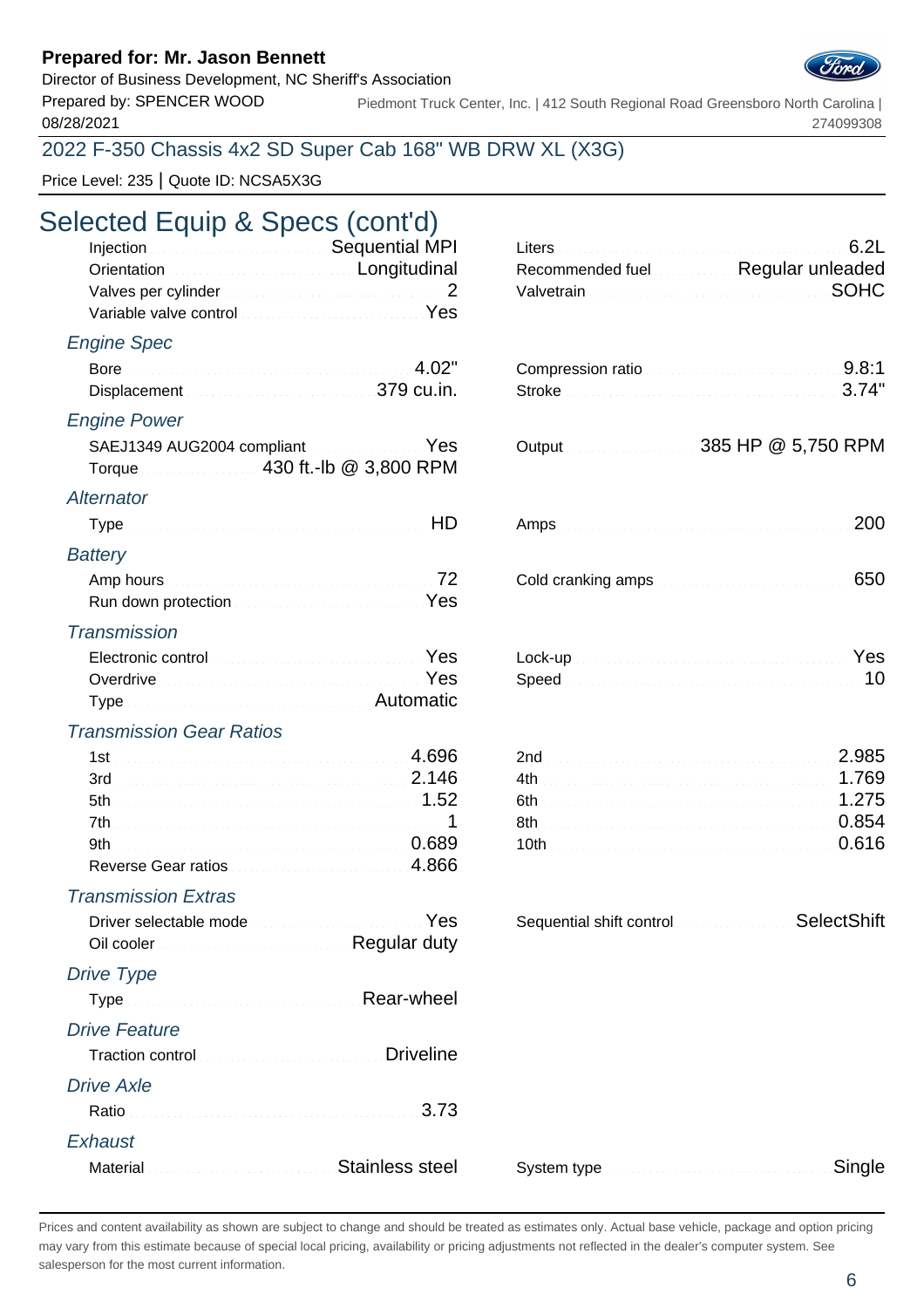Director of Business Development, NC Sheriff's Association



Prepared by: SPENCER WOOD 08/28/2021 Piedmont Truck Center, Inc. | 412 South Regional Road Greensboro North Carolina | 274099308

2022 F-350 Chassis 4x2 SD Super Cab 168" WB DRW XL (X3G)

Price Level: 235 | Quote ID: NCSA5X3G

# Selected Equip & Specs (cont'd)

| <b>Emissions</b>                                                                                                                                                                                                                     |  |
|--------------------------------------------------------------------------------------------------------------------------------------------------------------------------------------------------------------------------------------|--|
| CARB <b>CARB CARB</b>                                                                                                                                                                                                                |  |
| fuel Economy                                                                                                                                                                                                                         |  |
| Fuel type <b>Executive Contract Contract Contract Contract Contract Contract Contract Contract Contract Contract Contract Contract Contract Contract Contract Contract Contract Contract Contract Contract Contract Contract Con</b> |  |
|                                                                                                                                                                                                                                      |  |

#### **Driveability**

| <b>Brakes</b>                                                                                                                                                                                                                  |                                                  |
|--------------------------------------------------------------------------------------------------------------------------------------------------------------------------------------------------------------------------------|--------------------------------------------------|
| <b>ABS</b>                                                                                                                                                                                                                     |                                                  |
| Type <b>Type Type Type Type Type Type Type Type Type Type Type Type Type Type Type Type Type Type Type Type Type Type Type Type Type Type Type Type Type Type Type</b>                                                         | Vented discs <b>Manufacturers</b> Front and rear |
| <b>Brake Assistance</b>                                                                                                                                                                                                        |                                                  |
| Brake assist Material Account of the Message of the Message of the Message of the Message of the Message of the Message of the Message of the Message of the Message of the Message of the Message of the Message of the Messa |                                                  |
| <b>Suspension Control</b>                                                                                                                                                                                                      |                                                  |
|                                                                                                                                                                                                                                |                                                  |
| <b>Front Suspension</b>                                                                                                                                                                                                        |                                                  |
| Independence Twin I-Beam independent                                                                                                                                                                                           | Regular                                          |
| <b>Front Spring</b>                                                                                                                                                                                                            |                                                  |
| Coil                                                                                                                                                                                                                           | Regular                                          |
| <b>Front Shocks</b>                                                                                                                                                                                                            |                                                  |
|                                                                                                                                                                                                                                |                                                  |
| <b>Rear Suspension</b>                                                                                                                                                                                                         |                                                  |
| Independence DANA M300 rigid axle                                                                                                                                                                                              | Leaf                                             |
| <b>Rear Spring</b>                                                                                                                                                                                                             |                                                  |
|                                                                                                                                                                                                                                | HD                                               |
| <b>Rear Shocks</b>                                                                                                                                                                                                             |                                                  |
| Type HD                                                                                                                                                                                                                        |                                                  |
| <b>Steering</b>                                                                                                                                                                                                                |                                                  |
| Activation Muslim Mydraulic power-assist                                                                                                                                                                                       | Type Re-circulating ball                         |
| <b>Steering Specs</b>                                                                                                                                                                                                          |                                                  |
|                                                                                                                                                                                                                                |                                                  |
| <b>Exterior</b>                                                                                                                                                                                                                |                                                  |
| <b>Front Wheels</b>                                                                                                                                                                                                            |                                                  |
|                                                                                                                                                                                                                                | 6.50"                                            |
| <b>Rear Wheels</b>                                                                                                                                                                                                             |                                                  |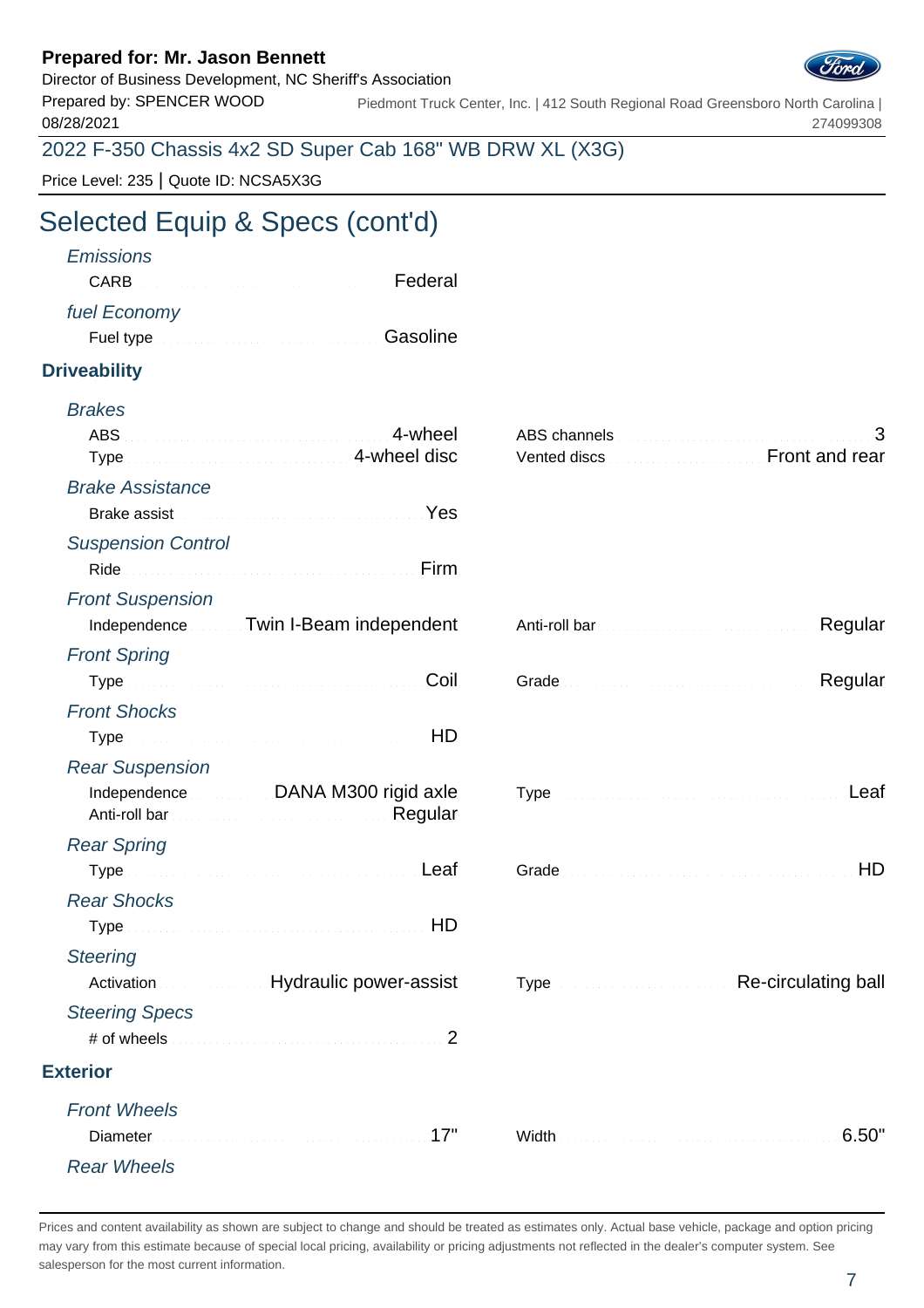Director of Business Development, NC Sheriff's Association

Prepared by: SPENCER WOOD 08/28/2021

Piedmont Truck Center, Inc. | 412 South Regional Road Greensboro North Carolina | 274099308

### 2022 F-350 Chassis 4x2 SD Super Cab 168" WB DRW XL (X3G)

Price Level: 235 | Quote ID: NCSA5X3G

# Selected Equip & Specs (cont'd)

| <u> 1988 - Januar Start, Amerikaansk kanton (</u><br>- Dual |  |
|-------------------------------------------------------------|--|
|                                                             |  |

#### Front and Rear Wheels

#### Front Tires

| Aspect 25 Aspect 2014 19:00 10:00 10:00 10:00 10:00 10:00 10:00 10:00 10:00 10:00 10:00 10:00 10:00 10:00 10:00 10:00 10:00 10:00 10:00 10:00 10:00 10:00 10:00 10:00 10:00 10:00 10:00 10:00 10:00 10:00 10:00 10:00 10:00 10          | Diameter 17"                                                                                                                                                                                                                   |  |
|-----------------------------------------------------------------------------------------------------------------------------------------------------------------------------------------------------------------------------------------|--------------------------------------------------------------------------------------------------------------------------------------------------------------------------------------------------------------------------------|--|
| Sidewalls <b>EXECUTE:</b> Sidewalls <b>EXECUTE:</b> EXECUTE: EXECUTE: EXECUTE: EXECUTE: EXECUTE: EXECUTE: EXECUTE: EXECUTE: EXECUTE: EXECUTE: EXECUTE: EXECUTE: EXECUTE: EXECUTE: EXECUTE: EXECUTE: EXECUTE: EXECUTE: EXECUTE: EXECUTE: |                                                                                                                                                                                                                                |  |
| Tread New York (2014) AS A State of the Contract of the Contract of the Contract of the Contract of the Contract of the Contract of the Contract of the Contract of the Contract of the Contract of the Contract of the Contra          |                                                                                                                                                                                                                                |  |
|                                                                                                                                                                                                                                         | Width Mathematic Material Commercial Commercial Commercial Communications Communications Communications Communications Communications Communications Communications Communications Communications Communications Communication |  |
|                                                                                                                                                                                                                                         |                                                                                                                                                                                                                                |  |

#### Rear Tires

| Aspect 25 Aspect 20 Aspect 20 Aspect 20 Aspect 20 Aspect 20 Assembly 20 Assembly 20 Assembly 20 Assembly 20 Assembly 20 Assembly 20 Assembly 20 Assembly 20 Assembly 20 Assembly 20 Assembly 20 Assembly 20 Assembly 20 Assemb |                                                                                                                          |  |
|--------------------------------------------------------------------------------------------------------------------------------------------------------------------------------------------------------------------------------|--------------------------------------------------------------------------------------------------------------------------|--|
| Sidewalls <b>Example 2018</b> Sidewalls <b>EXAMPLE</b>                                                                                                                                                                         |                                                                                                                          |  |
|                                                                                                                                                                                                                                |                                                                                                                          |  |
|                                                                                                                                                                                                                                | Width $\ldots$ is a set of contact the control of $245mm$ LT load rating $\ldots$ is a set of contact the control of $E$ |  |
|                                                                                                                                                                                                                                |                                                                                                                          |  |

#### Wheels

|                                                                          | Rear track <b>Material Contract of Tanach Rear</b> track of the Material Contract of T1.1" |        |
|--------------------------------------------------------------------------|--------------------------------------------------------------------------------------------|--------|
|                                                                          |                                                                                            | 168.0" |
| Rear tire outside width <b>Community Contract to the State of S2.2</b> " |                                                                                            |        |

#### Body Features

| Body material <b>Committee Committee Committee Committee Committee Committee Committee Committee Committee Committee</b> |  |
|--------------------------------------------------------------------------------------------------------------------------|--|
| Front tow hook(s) 2                                                                                                      |  |

#### Body Doors

| Right rear passenger Reverse opening |  |
|--------------------------------------|--|

#### Exterior Dimensions

| Length 253.3"                                            |  |
|----------------------------------------------------------|--|
| Body height Material Communication of T8.5"              |  |
| Axle to end of frame                                     |  |
| Frame yield strength (psi) [19] Solomon SOOOO.O          |  |
| Front bumper to Front axle <b>Election Contains 28.3</b> |  |
| Front bumper to back of cab <b>contract 146.3</b>        |  |

#### **Safety**

#### **Airbags**

| Driver front-impact New Yes |  |
|-----------------------------|--|
|-----------------------------|--|

| -<br>Did |  |  |
|----------|--|--|
| -        |  |  |

| Material Material Account of the Steel Steel Steel |  |
|----------------------------------------------------|--|
|----------------------------------------------------|--|

| Diameter Manual Manual Manual Manual Manual Manual 17"                                                                                                                                                                        |  |
|-------------------------------------------------------------------------------------------------------------------------------------------------------------------------------------------------------------------------------|--|
| Speed Speed Speed Speed Speed Speed Speed Speed Speed Speed Speed Speed Speed Speed Speed Speed Speed Speed Speed Speed Speed Speed Speed Speed Speed Speed Speed Speed Speed Speed Speed Speed Speed Speed Speed Speed Speed |  |
|                                                                                                                                                                                                                               |  |
|                                                                                                                                                                                                                               |  |

| Diameter Manual Communication of the UT"                                           |  |
|------------------------------------------------------------------------------------|--|
|                                                                                    |  |
|                                                                                    |  |
| LT load rating $\frac{1}{2}$ . Express the contract of the contract of $\mathsf F$ |  |

|  | Side impact beams |  |
|--|-------------------|--|
|  |                   |  |

Left rear passenger Reverse opening

|                                                            | Body width <b>Exercise Contract Contract of SO.O"</b>                                                                                                                                                                                                                                                                                    |  |
|------------------------------------------------------------|------------------------------------------------------------------------------------------------------------------------------------------------------------------------------------------------------------------------------------------------------------------------------------------------------------------------------------------|--|
|                                                            | Cab to axle <b>Cab</b> to axle <b>Cab</b> to axle <b>CAB</b> and <b>CAB</b> and <b>CAB</b> and <b>CAB</b> and <b>CAB</b> and <b>CAB</b> and <b>CAB</b> and <b>CAB</b> and <b>CAB</b> and <b>CAB</b> and <b>CAB</b> and <b>CAB</b> and <b>CAB</b> and <b>CAB</b> and <b>CAB</b> and <b>CAB</b> and <b>CAB</b> and <b>CAB</b> and <b>C</b> |  |
| Axle to end of frame $\sim 47.2"$                          | Frame section modulus 12.7cu.in.                                                                                                                                                                                                                                                                                                         |  |
| Frame yield strength (psi) $\ldots$ . The set of $50000.0$ |                                                                                                                                                                                                                                                                                                                                          |  |
| Front bumper to Front axle $\ldots$ . The set of $38.3"$   | Cab to end of frame                                                                                                                                                                                                                                                                                                                      |  |

Driver side-impact Seat mounted

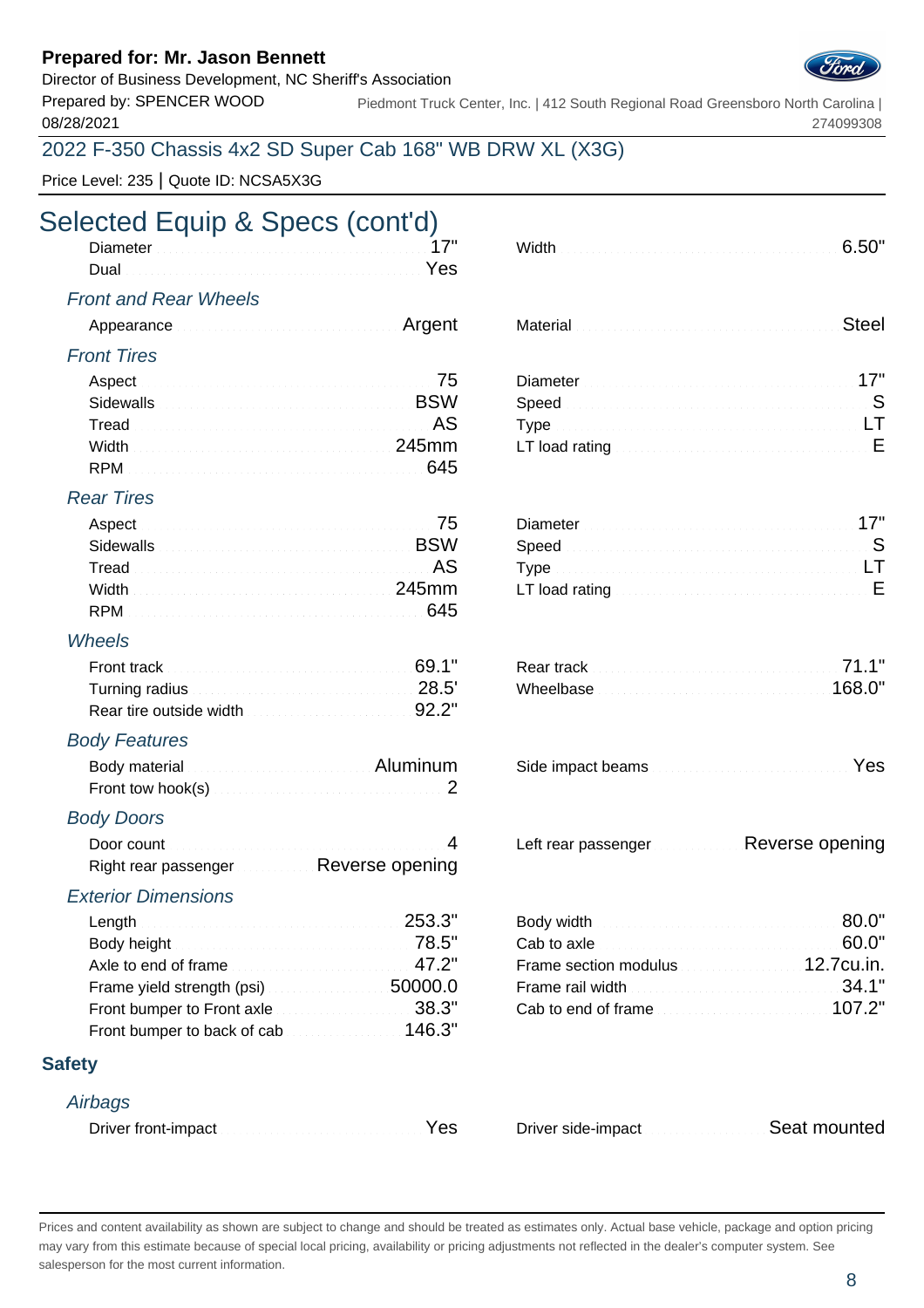### Director of Business Development, NC Sheriff's Association



Prepared by: SPENCER WOOD 08/28/2021 Piedmont Truck Center, Inc. | 412 South Regional Road Greensboro North Carolina | 274099308

### 2022 F-350 Chassis 4x2 SD Super Cab 168" WB DRW XL (X3G)

Price Level: 235 | Quote ID: NCSA5X3G

# Selected Equip & Specs (cont'd)

| Overhead Safety Canopy System curtain 1st<br>and 2nd row<br>Passenger side-impact Seat mounted                                                                                                                                       | Cancellable<br>Passenger front-impact <b>Communist Passenger</b> |
|--------------------------------------------------------------------------------------------------------------------------------------------------------------------------------------------------------------------------------------|------------------------------------------------------------------|
| <b>Seatbelt</b>                                                                                                                                                                                                                      |                                                                  |
| Height adjustable <b>Expansion Communist Prompt</b>                                                                                                                                                                                  |                                                                  |
|                                                                                                                                                                                                                                      |                                                                  |
| <b>Seating</b>                                                                                                                                                                                                                       |                                                                  |
| <b>Passenger Capacity</b>                                                                                                                                                                                                            |                                                                  |
| Capacity and continuum and continuum and continuum of $6$                                                                                                                                                                            |                                                                  |
| <b>Front Seats</b>                                                                                                                                                                                                                   |                                                                  |
| Split 20-20-40                                                                                                                                                                                                                       | Split-bench                                                      |
| <b>Driver Seat</b>                                                                                                                                                                                                                   |                                                                  |
| Fore/aft Manual Manual Manual Manual Manual                                                                                                                                                                                          | Manual                                                           |
| Way direction control manufactured and 14                                                                                                                                                                                            | Manual                                                           |
| Passenger seat                                                                                                                                                                                                                       |                                                                  |
| Way direction control measurements and the 4                                                                                                                                                                                         | Manual                                                           |
| <b>Front Head Restraint</b>                                                                                                                                                                                                          |                                                                  |
| Control <b>Control Control</b>                                                                                                                                                                                                       | Type Manual Communication and Adjustable                         |
| <b>Front Armrest</b>                                                                                                                                                                                                                 |                                                                  |
| Centre <b>Contract Contract Contract Contract Contract Contract Contract Contract Contract Contract Contract Contract Contract Contract Contract Contract Contract Contract Contract Contract Contract Contract Contract Contrac</b> | Storage Manual Communication of the Yes                          |
| <b>Rear Seats</b>                                                                                                                                                                                                                    |                                                                  |
| Descriptor <b>Constitution Constitution</b> Split-bench                                                                                                                                                                              | Facing <b>Executive Communities</b><br>Front                     |
| Folding 60-40                                                                                                                                                                                                                        | Folding position <b>EDIMENT COLLECT</b> Fold-up cushion          |
|                                                                                                                                                                                                                                      |                                                                  |
| <b>Rear Head Restraints</b>                                                                                                                                                                                                          |                                                                  |
| Control Control Control Control Control Control Control Control Control Control Control Control Control Control Control Control Control Control Control Control Control Control Control Control Control Control Control Contro       | Adjustable                                                       |
| 3<br>Number                                                                                                                                                                                                                          |                                                                  |
| <b>Front Seat Trim</b>                                                                                                                                                                                                               |                                                                  |
| Vinyl<br>Material                                                                                                                                                                                                                    | Vinyl<br>Back material communications and continued              |
| <b>Rear Seat Trim Group</b>                                                                                                                                                                                                          |                                                                  |
| Vinyl<br>Material                                                                                                                                                                                                                    | Carpet                                                           |
| <b>Convenience</b>                                                                                                                                                                                                                   |                                                                  |
| <b>AC And Heat Type</b>                                                                                                                                                                                                              |                                                                  |
| Manual<br>Air conditioning and conditioning and contained a state of the state of the state of the state of the state of                                                                                                             | Yes                                                              |
|                                                                                                                                                                                                                                      |                                                                  |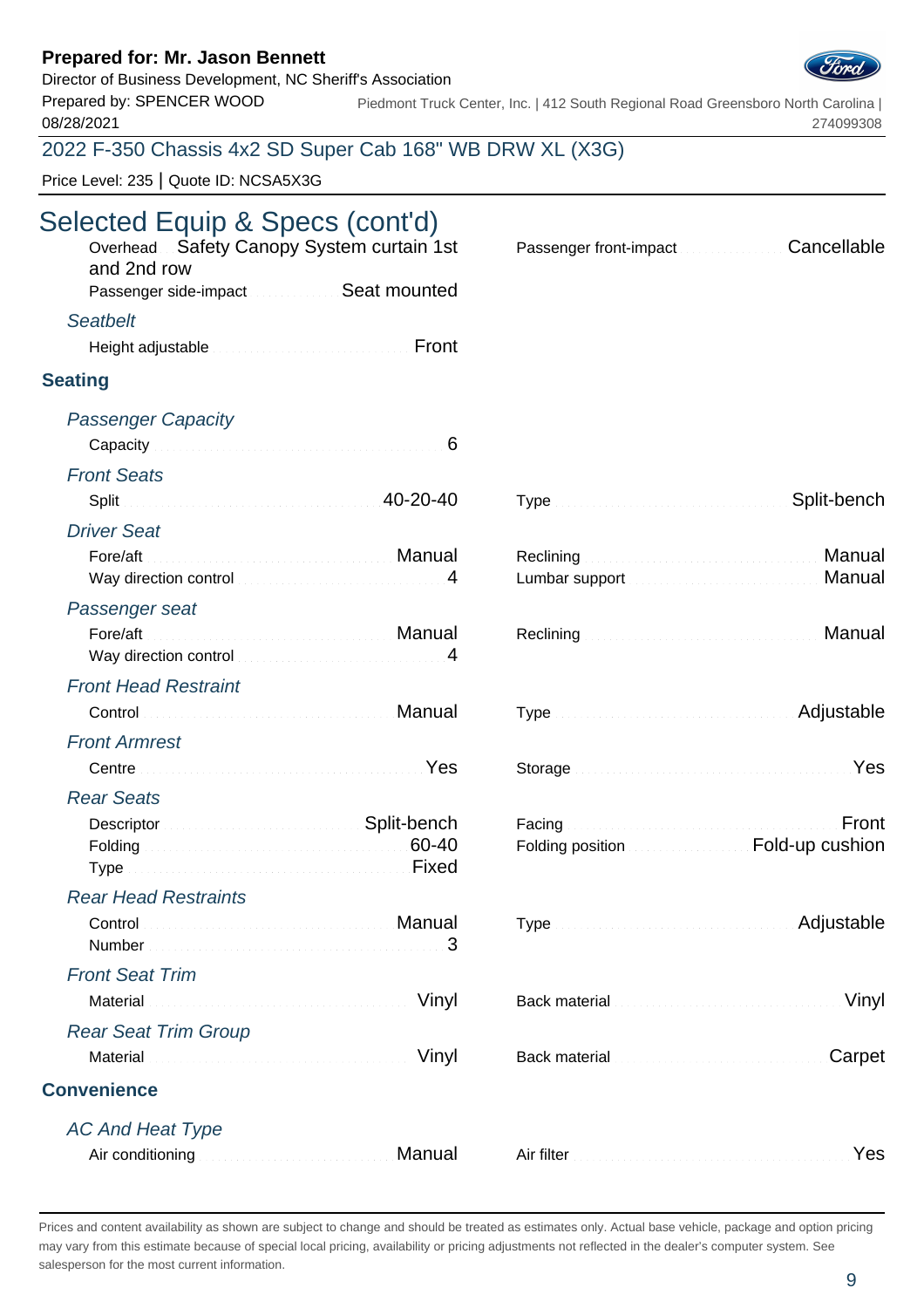Director of Business Development, NC Sheriff's Association

Prepared by: SPENCER WOOD 08/28/2021

Piedmont Truck Center, Inc. | 412 South Regional Road Greensboro North Carolina | 274099308

### 2022 F-350 Chassis 4x2 SD Super Cab 168" WB DRW XL (X3G)

Price Level: 235 | Quote ID: NCSA5X3G

# Selected Equip & Specs (cont'd)

| Underseat ducts <b>Constitution Constitution</b> Pes                                                                                                                                                                                                                                                                                                            |        |                                                                                                                                                                                                                                                                                                  |             |
|-----------------------------------------------------------------------------------------------------------------------------------------------------------------------------------------------------------------------------------------------------------------------------------------------------------------------------------------------------------------|--------|--------------------------------------------------------------------------------------------------------------------------------------------------------------------------------------------------------------------------------------------------------------------------------------------------|-------------|
| <b>Audio System</b>                                                                                                                                                                                                                                                                                                                                             |        |                                                                                                                                                                                                                                                                                                  |             |
| Radio Radio Antonio AM/FM stereo                                                                                                                                                                                                                                                                                                                                | Yes    | Radio grade <b>Material Contract Contract Property</b> Regular<br>External memory control memorial control and the state of the state of the state of the state of the state of the state of the state of the state of the state of the state of the state of the state of the state of the stat | <b>SYNC</b> |
| <b>Audio Speakers</b>                                                                                                                                                                                                                                                                                                                                           |        |                                                                                                                                                                                                                                                                                                  |             |
| Speaker type <b>Speaker</b> type <b>Speaker</b> type <b>Speaker</b> type <b>Speaker</b> type <b>Speaker</b> type <b>Speaker Speaker Speaker Speaker Speaker Speaker Speaker Speaker Speaker Speaker Speaker Speaker Speaker Spe</b>                                                                                                                             |        | Speakers 1999 and 1999 and 1999 and 1999 and 1999 and 1999 and 1999 and 1999 and 1999 and 1999 and 1999 and 19                                                                                                                                                                                   |             |
| <b>Audio Controls</b>                                                                                                                                                                                                                                                                                                                                           |        |                                                                                                                                                                                                                                                                                                  |             |
| Steering wheel controls <b>Controls</b> and the control of the state of the state of the state of the state of the state of the state of the state of the state of the state of the state of the state of the state of the state of<br>Streaming audio                                                                                                          | Yes    | Voice activation Material Contract of the Ves                                                                                                                                                                                                                                                    |             |
| Audio Antenna                                                                                                                                                                                                                                                                                                                                                   |        |                                                                                                                                                                                                                                                                                                  |             |
| Type Manual Communication of Tixed                                                                                                                                                                                                                                                                                                                              |        |                                                                                                                                                                                                                                                                                                  |             |
| <b>LCD Monitors</b>                                                                                                                                                                                                                                                                                                                                             |        |                                                                                                                                                                                                                                                                                                  |             |
|                                                                                                                                                                                                                                                                                                                                                                 |        | Primary monitor size (inches) Manuscriptus 4.2                                                                                                                                                                                                                                                   |             |
| <b>Convenience Features</b>                                                                                                                                                                                                                                                                                                                                     |        |                                                                                                                                                                                                                                                                                                  |             |
| 12V DC power outlet <b>Manual Community Community</b> 3<br>Wireless phone connectivity <b>Example 20 SHOT Bluetooth</b><br>Upfitter switches <b>Committee Committee Committee Committee Committee Committee Committee Committee Committee Committee Committee Committee Committee Committee Committee Committee Committee Committee Committee Committee Com</b> |        | Emergency SOS <b>Contract Contract Contract Contract Contract Contract Contract Contract Contract Contract Contract Contract Contract Contract Contract Contract Contract Contract Contract Contract Contract Contract Contract </b><br>Smart device integration <b>Smart device integration</b> |             |
| <b>Door Lock Activation</b>                                                                                                                                                                                                                                                                                                                                     |        |                                                                                                                                                                                                                                                                                                  |             |
| Type Manual Manual Albert Manual Manual                                                                                                                                                                                                                                                                                                                         |        |                                                                                                                                                                                                                                                                                                  |             |
| <b>Door Locks Extra FOB Controls</b>                                                                                                                                                                                                                                                                                                                            |        |                                                                                                                                                                                                                                                                                                  |             |
| Remote engine start <b>SMALL Smart device only</b>                                                                                                                                                                                                                                                                                                              |        |                                                                                                                                                                                                                                                                                                  |             |
| <b>Instrumentation Type</b>                                                                                                                                                                                                                                                                                                                                     |        |                                                                                                                                                                                                                                                                                                  |             |
|                                                                                                                                                                                                                                                                                                                                                                 | Analog |                                                                                                                                                                                                                                                                                                  |             |
| <b>Instrumentation Gauges</b>                                                                                                                                                                                                                                                                                                                                   |        |                                                                                                                                                                                                                                                                                                  |             |
|                                                                                                                                                                                                                                                                                                                                                                 |        | Oil pressure <b>Executive Community</b> Pes                                                                                                                                                                                                                                                      |             |
| Engine temperature <b>Engine Strategie Proprietation</b> Yes                                                                                                                                                                                                                                                                                                    |        | Transmission fluid temp <b>Access 2008</b> 2008 2014                                                                                                                                                                                                                                             |             |
| Engine hour meter <b>Experience and September 2018</b>                                                                                                                                                                                                                                                                                                          | Yes    |                                                                                                                                                                                                                                                                                                  |             |
| <b>Instrumentation Warnings</b>                                                                                                                                                                                                                                                                                                                                 |        |                                                                                                                                                                                                                                                                                                  |             |
|                                                                                                                                                                                                                                                                                                                                                                 | Yes    | Engine temperature <b>Engines and September 2018</b>                                                                                                                                                                                                                                             | Yes         |
| Battery <b>Executive Community</b> Pessian Press, 2014                                                                                                                                                                                                                                                                                                          | Yes    | Lights on <b>Manual Community and Community</b>                                                                                                                                                                                                                                                  | Yes<br>Yes  |
| Key ∴                                                                                                                                                                                                                                                                                                                                                           | Yes    | Low fuel                                                                                                                                                                                                                                                                                         | Yes         |
|                                                                                                                                                                                                                                                                                                                                                                 | Yes    | Low tire pressure communications and containing                                                                                                                                                                                                                                                  | Yes         |
| <b>Instrumentation Displays</b>                                                                                                                                                                                                                                                                                                                                 |        |                                                                                                                                                                                                                                                                                                  |             |

| Clock Clock Clock Clock Clock Clock Clock Clock Clock Clock Clock Clock Clock Clock Clock Clock Clock Clock Clock Clock Clock Clock Clock Clock Clock Clock Clock Clock Clock Clock Clock Clock Clock Clock Clock Clock Clock | Compass <b>Executive Compass</b> (2011) 1994   |  |
|-------------------------------------------------------------------------------------------------------------------------------------------------------------------------------------------------------------------------------|------------------------------------------------|--|
| Exterior temp <b>Exterior Exterior Exterior Exterior EXECUTE:</b>                                                                                                                                                             | Systems monitor <b>Community Community</b> Pes |  |

| Radio grade <b>Material Communication</b> Regular<br>External memory control <b>External</b> SYNC |  |
|---------------------------------------------------------------------------------------------------|--|
| Speakers <b>Experience and Speakers</b> 1999.                                                     |  |

| oice activation with a state of the control of the Vest |  |
|---------------------------------------------------------|--|
|---------------------------------------------------------|--|

| Primary monitor size (inches) <b>Example 2</b> , 2 |  |
|----------------------------------------------------|--|
|----------------------------------------------------|--|

| Emergency SOS            | 911 Assist |
|--------------------------|------------|
| Smart device integration | App link   |

| Oil pressure <b>Commission Commission Commission</b> Yes     |  |
|--------------------------------------------------------------|--|
| Transmission fluid temp <b>Construction Construction</b> Yes |  |

| Engine temperature <b>Engine Strategier Property</b> Fig.        |  |
|------------------------------------------------------------------|--|
| Lights on <b>Executive Contract Contract on the State of Tes</b> |  |
|                                                                  |  |
| Service interval <b>Service Community Service interval</b>       |  |
| Low tire pressure <b>Exercise Exercise Act of Pressure</b> Yes   |  |
| Compass New Yes Compass                                          |  |
| Systems monitor <b>Constitution Constitution</b> Pes             |  |

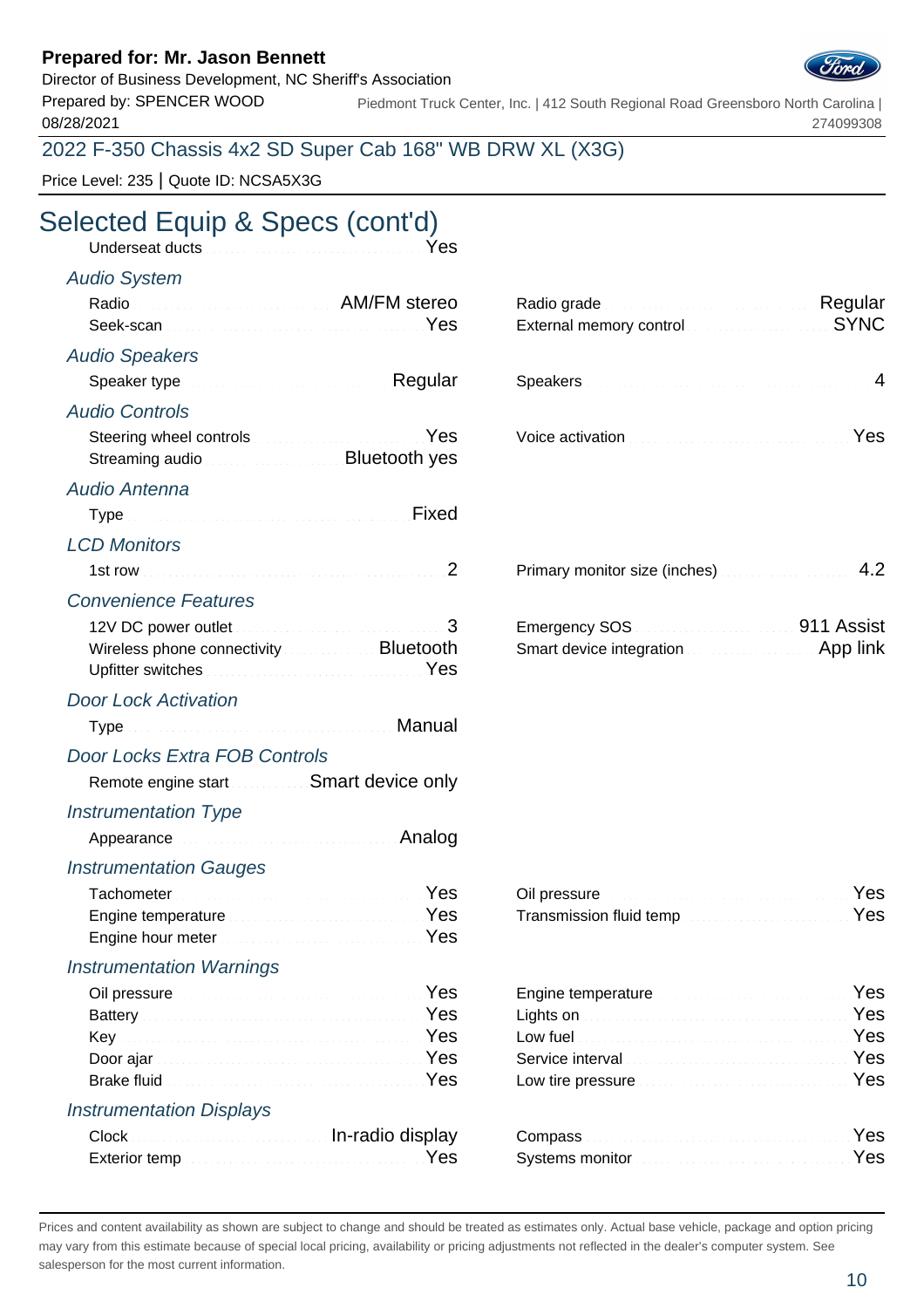Director of Business Development, NC Sheriff's Association Prepared by: SPENCER WOOD

08/28/2021

Piedmont Truck Center, Inc. | 412 South Regional Road Greensboro North Carolina | 274099308

### 2022 F-350 Chassis 4x2 SD Super Cab 168" WB DRW XL (X3G)

Price Level: 235 | Quote ID: NCSA5X3G

## Selected Equip & Specs (cont'd)

| <b>Instrumentation Feature</b><br>Trip computer <b>Executive Computer</b> 1999                                 |          | Trip odometer <b>Executive Contract Contract of Press</b>                                                                                                                                                                           |         |
|----------------------------------------------------------------------------------------------------------------|----------|-------------------------------------------------------------------------------------------------------------------------------------------------------------------------------------------------------------------------------------|---------|
| <b>Steering Wheel Type</b>                                                                                     |          |                                                                                                                                                                                                                                     |         |
| Material <b>Material According to the Contract of Contract According Urethane</b><br>Telescoping <b>Manual</b> |          | Tilting <b>Election Community Community</b> Community Community Community Community Community Community Community Community Community Community Community Community Community Community Community Community Community Community Com |         |
| <b>Front Side Windows</b>                                                                                      |          |                                                                                                                                                                                                                                     |         |
| Window 1st row activation <b>Communist Contract Manual</b>                                                     |          |                                                                                                                                                                                                                                     |         |
| <b>Windows Rear Side</b>                                                                                       |          |                                                                                                                                                                                                                                     |         |
|                                                                                                                | Fixed    |                                                                                                                                                                                                                                     |         |
| <b>Window Features</b>                                                                                         |          |                                                                                                                                                                                                                                     |         |
|                                                                                                                | Light    |                                                                                                                                                                                                                                     |         |
| <b>Front Windshield</b>                                                                                        |          |                                                                                                                                                                                                                                     |         |
| Wiper Wiper Street Management Variable intermittent                                                            |          |                                                                                                                                                                                                                                     |         |
| <b>Rear Windshield</b>                                                                                         |          |                                                                                                                                                                                                                                     |         |
|                                                                                                                | Fixed    |                                                                                                                                                                                                                                     |         |
| <b>Interior</b>                                                                                                |          |                                                                                                                                                                                                                                     |         |
| Passenger Visor                                                                                                |          |                                                                                                                                                                                                                                     |         |
| Mirror Nest Mirror (1999) 1996 Mirror (1999) 1996                                                              |          |                                                                                                                                                                                                                                     |         |
| <b>Rear View Mirror</b>                                                                                        |          |                                                                                                                                                                                                                                     |         |
| Day-night News All Day-night News All Day-night                                                                |          |                                                                                                                                                                                                                                     |         |
| <b>Headliner</b>                                                                                               |          |                                                                                                                                                                                                                                     |         |
| Coverage Manuscriptus and Coverage Manuscriptus Pull                                                           |          |                                                                                                                                                                                                                                     | Cloth   |
| <b>Floor Trim</b>                                                                                              |          |                                                                                                                                                                                                                                     |         |
| Coverage                                                                                                       |          | Covering Continuum Covering Covering Covering Covering Covering Covering Covering Covering Covering Covering Covering Covering Covering Covering Covering Covering Covering Covering Covering Covering Covering Covering Cover      |         |
| <b>Trim Feature</b>                                                                                            |          |                                                                                                                                                                                                                                     |         |
| Gear shifter material material and containing and                                                              | Urethane |                                                                                                                                                                                                                                     | Chrome  |
| Lighting                                                                                                       |          |                                                                                                                                                                                                                                     |         |
| Variable IP lighting Manual Account of the Ves                                                                 | Fade     |                                                                                                                                                                                                                                     | Yes     |
| <b>Overhead Console Storage</b>                                                                                |          |                                                                                                                                                                                                                                     |         |
|                                                                                                                | Yes      |                                                                                                                                                                                                                                     | Full    |
| <b>Storage</b>                                                                                                 |          |                                                                                                                                                                                                                                     |         |
| Front Beverage holder(s) Manual Communication Ves                                                              |          |                                                                                                                                                                                                                                     | Locking |